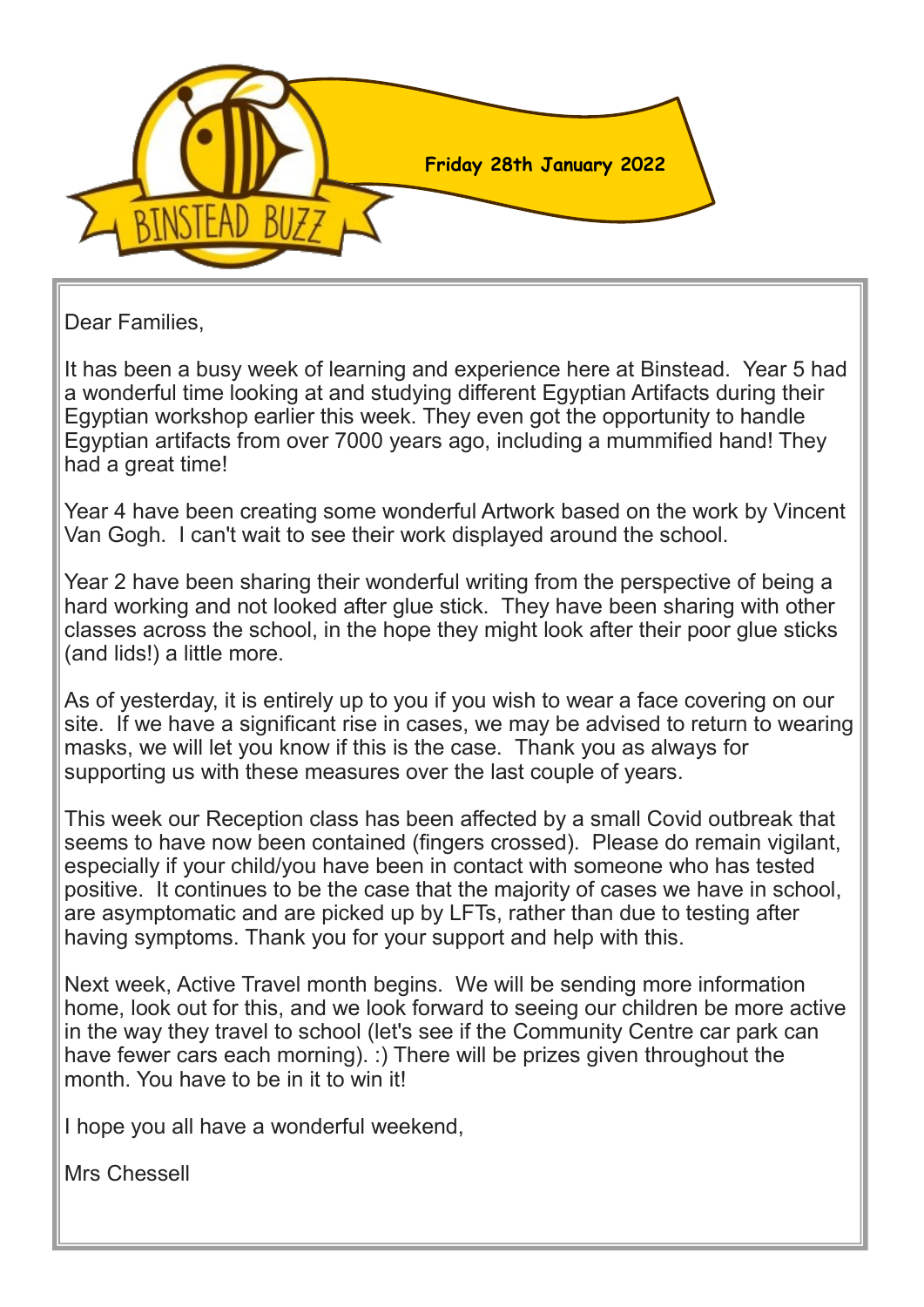| <b>Next</b> | Monday            | Tuesday        | Wednesday | Thursday    | Friday       |
|-------------|-------------------|----------------|-----------|-------------|--------------|
| week's      |                   |                |           |             |              |
| Option 1    | Cheese and        | Sausage and    | Roast     | <b>Beef</b> | Fish fingers |
|             |                   |                |           |             |              |
|             | Tomato            | Mash           | Chicken   | Lasagne     |              |
|             | Pizza             |                |           |             |              |
| Option 2    | Vegetable         | <b>Noodles</b> | Vegetable | Chickpea    | Tomato       |
|             | <b>Bolognaise</b> |                | Pie       | and Potato  | Veggie       |
|             |                   |                |           | Curry       | Burger and   |
|             |                   |                |           |             |              |
| Dessert     | Flapjack          | Fruity         | Raspberry | Peach       | Vanilla Ice  |
|             | with fruit        | Chocolate      | Yoghurt   | Shortbread  | Cream        |
|             | slices            | <b>Brownie</b> | Cake      | Pudding     |              |

Cheese, Beans or Cheese and Beans Jacket potato, tomato pasta, yoghurt and fruit available daily

|         | <b>Diary Dates</b>             |                                                                                                              |  |  |
|---------|--------------------------------|--------------------------------------------------------------------------------------------------------------|--|--|
| 18.2.22 | Break up for Spring Half       |                                                                                                              |  |  |
|         | Term                           | >FEBRUARY                                                                                                    |  |  |
| 28.2.22 | Development Day                | <b>Active Travel</b><br><b>Challenge</b><br><b>Travel actively on as many</b><br>days as you can in February |  |  |
| 1.3.22  | <b>School Starts</b>           |                                                                                                              |  |  |
|         | 23.3.22 Book Fair starts       |                                                                                                              |  |  |
| 8.4.22  | Break up for Easter            |                                                                                                              |  |  |
|         | 25.4.22 School Starts          | and you could win a prize!                                                                                   |  |  |
| 2.5.22  | May Bank Holiday               |                                                                                                              |  |  |
|         | 27.5.22 Break up for Half Term | Ask your teacher for<br>an active travel chart                                                               |  |  |
| 6.6.22  | Development Day                | to take part                                                                                                 |  |  |
| 7.6.22  | <b>School Starts</b>           | <b>Gkd</b>                                                                                                   |  |  |
|         | 22.7.22 Break up for Summer    | Make and model of blice orize may differ from the                                                            |  |  |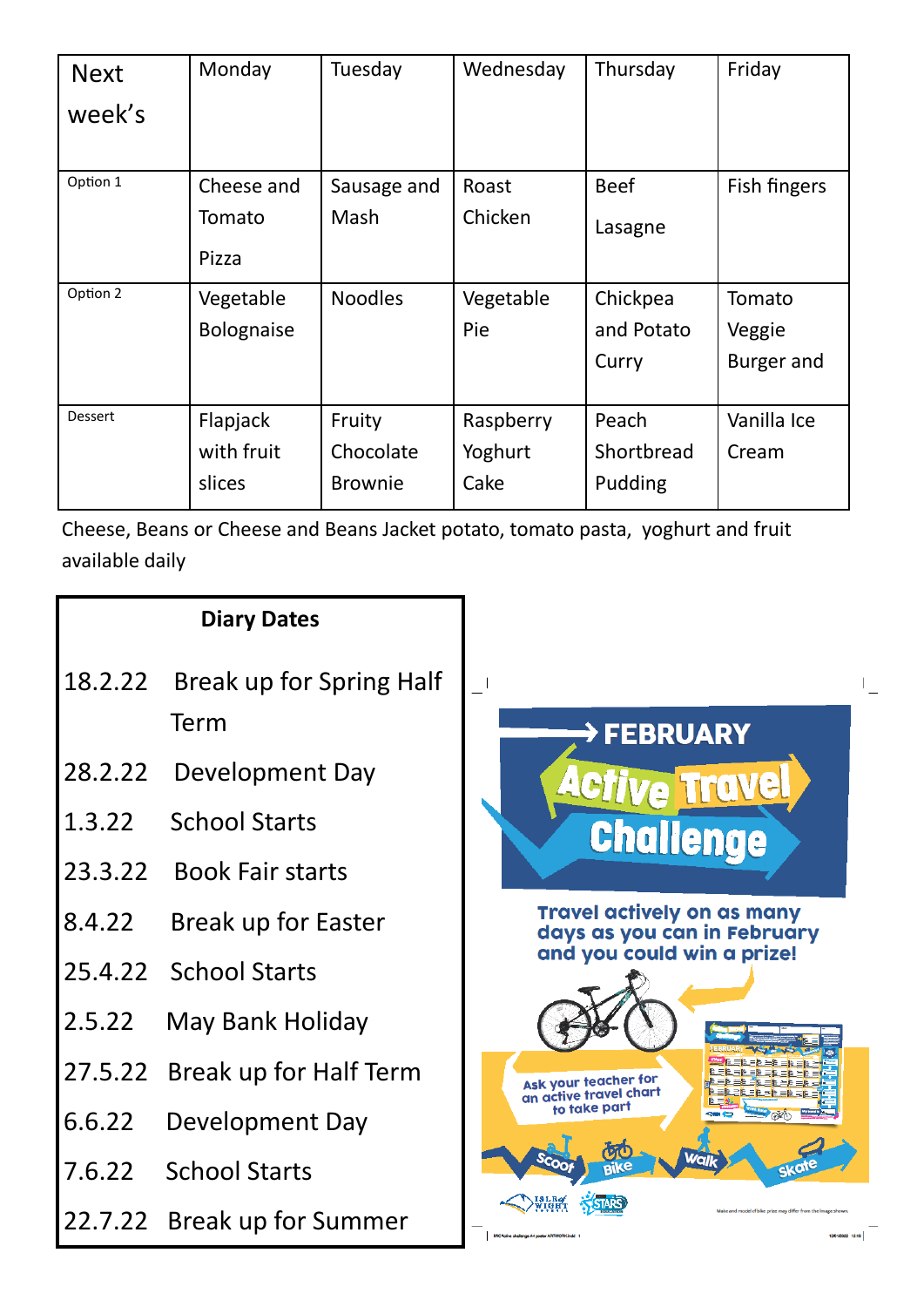





# **Holiday activities**

Free places available for children who receive benefit-related free school meals.

A wide range of engaging activities with a nutritious meal are on offer for school ages (5 to 16) during the February half term.

Places are limited, so book early to avoid disappointment. To find out more and book, visit: www.connect4communities.org



www.connect4communities.org